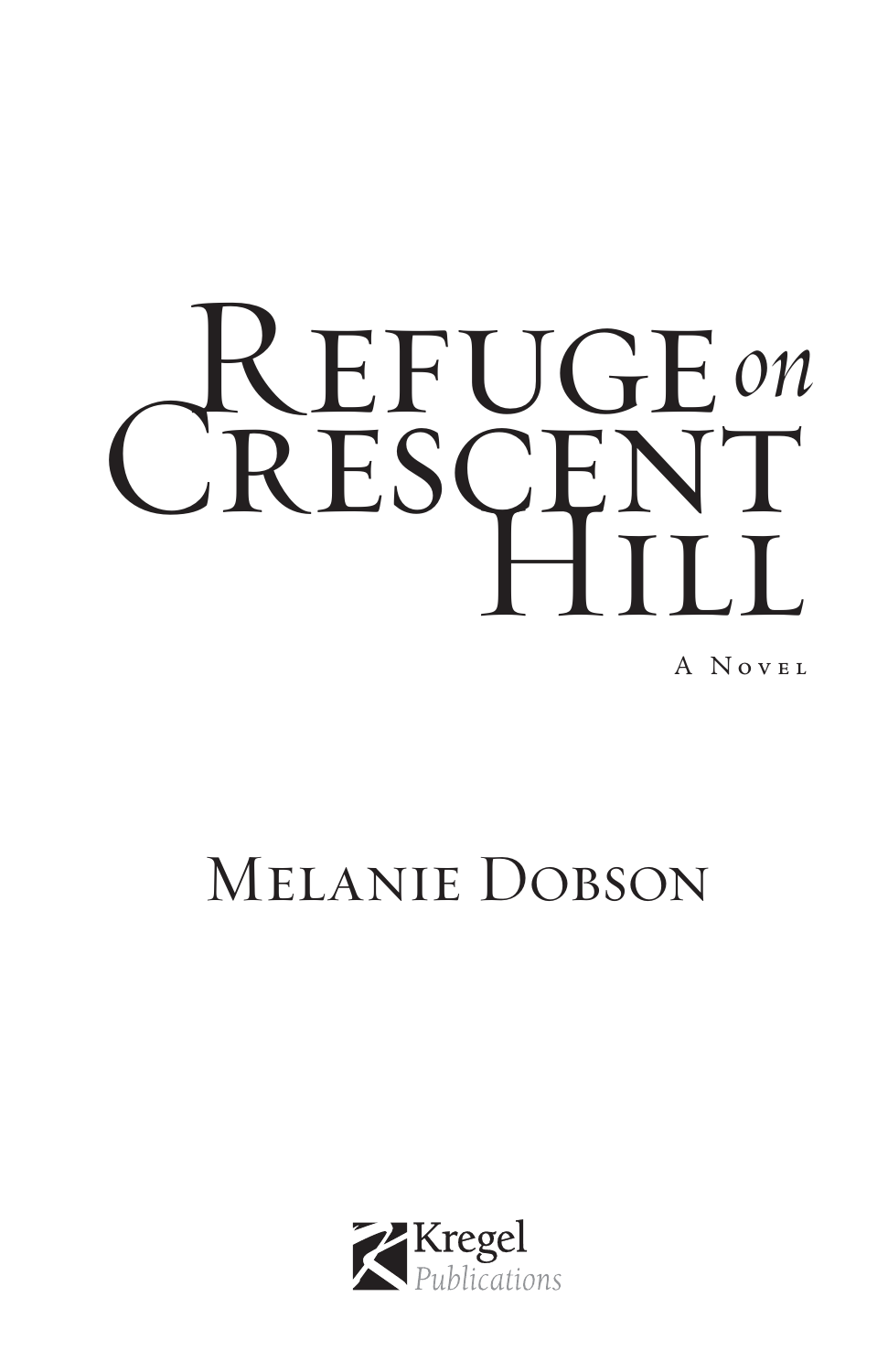*Refuge on Crescent Hill: A Novel*

© 2010 by Melanie Dobson

Published by Kregel Publications, a division of Kregel, Inc., P.O. Box 2607, Grand Rapids, MI 49501.

All rights reserved. No part of this book may be reproduced, stored in a retrieval system, or transmitted in any form or by any means—electronic, mechanical, photocopy, recording, or otherwise—without written permission of the publisher, except for brief quotations in printed reviews.

Scripture quotations are from the King James Version or the HOLY BIBLE, NEW INTERNATIONAL VERSION®. NIV®. Copyright © 1973, 1978, 1984 by International Bible Society. Used by permission of Zondervan. All rights reserved.

The persons and events portrayed in this work are the creations of the author, and any resemblance to persons living or dead is purely coincidental.

ISBN 978-0-8254-2590-5

Printed in the United States of America

10 11 12 13 14 / 5 4 3 2 1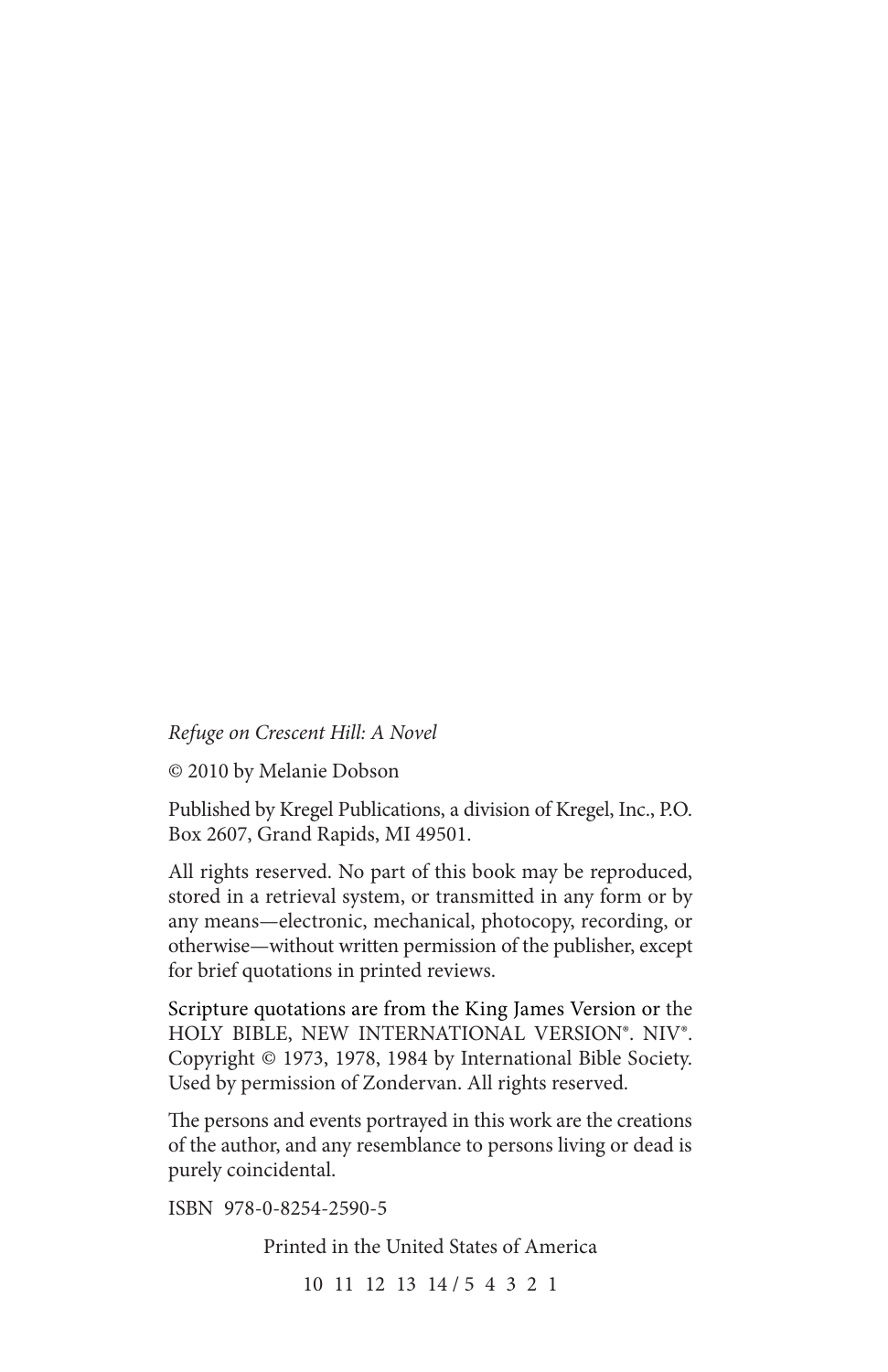## CH A P T ER ON E

The glass door was locked, but that didn't stop Camden Bristow from yanking on the handle. The imposing desk on the other side of the glass was vacant, and the receptionist who usually greeted her had disappeared. Behind the desk, the *Fount Magazine* logo mocked her, whispering that the money she so desperately needed had disappeared as well.

She pounded on the glass one last time, but no one came to the door.

Turning, she moved to a row of windows on the far side of the elevator. Sixteen stories below, swarms of people bustled toward their next appointment. Someplace they needed to be.

Not long ago, she'd been rushing too, up and down Park Avenue to attend meetings at ad agencies and various magazines . . . including the suite of offices behind her.

Whenever the photo editor at *Fount* needed the most poignant pictures for his magazine, he called her, and nothing stopped her from capturing what he needed for the next edition. Human rights. Natural disasters. Labor disputes. She'd dedicated the past five years to responding to Grant Haussen's calls, but after she came back from Indonesia two months ago, he stopped contacting her.

She'd e-mailed him the pictures of the earthquake's aftermath along with her regular invoice of fees and expenses. He'd used the pictures in the next issue, but apparently discarded the invoice. She never received a check, and he didn't return even one of her many calls.

A few years ago, she wouldn't have worried as much about the money—those days her phone rang at all hours with freelance photography assignments—but her clients slashed their budgets last fall and were using stock photos or buying photographs from locals. The results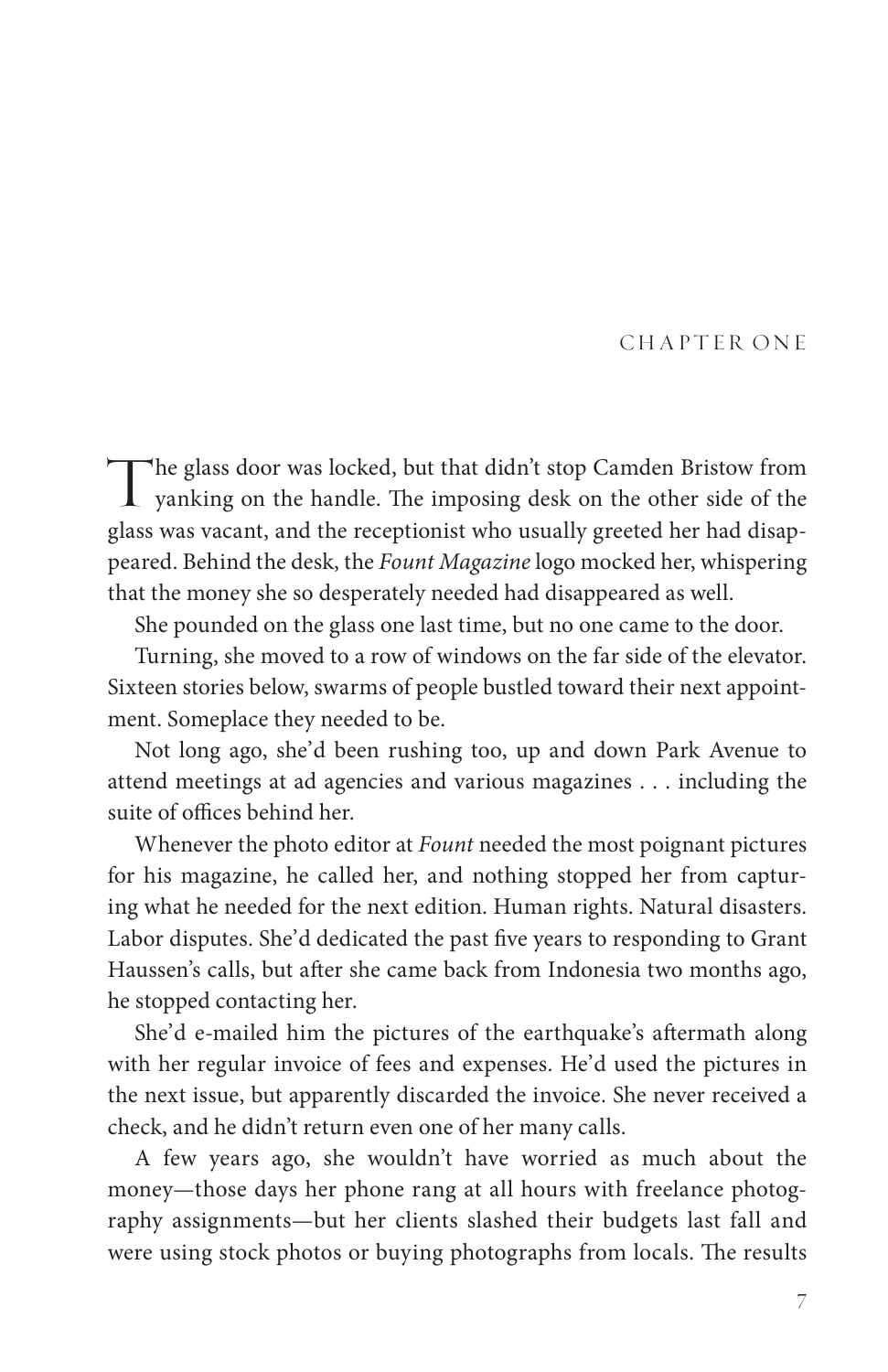weren't as compelling as a professional's work, but keeping the lights on—the rent paid—trumped paying for the best photography.

Her clients may be making rent, but she hadn't been able to pay hers for two months. Her savings account was depleted, and the income from her Indonesia shoot was supposed to appease her landlord. Even though she hadn't heard from Grant Haussen, she held out hope that she might at least recoup the expenses for her trip so she could pay off the whopping flight and hotel charges on her credit card.

All hope shattered when she read the morning's headline.

Fount Magazine Declares Bankruptcy

Others may have skimmed past this article, but the news stunned her. Three hours ago, she had left her studio apartment and started walking to the Reinhold Building in Midtown. A few staff members might remain at the *Fount* office, packing things up, or if there were some sort of bankruptcy proceedings . . . maybe she could collect a few thousand dollars. Just enough to pay a portion of her bills while she tried to find more work.

It appeared that no one had stuck around for the aftermath.

The elevator dinged behind her, and she turned away from the windows and watched a skinny man in overalls push a mop and bucket into the hallway. He was at least two inches shorter than her five foot six.

She forced herself to smile, but he didn't smile back. She pointed at the office door. "I need to find someone from the magazine."

He grunted as he dipped his mop into the gray water and wrung it out. Shoving her fists into the pockets of her long jacket, she stepped toward him. "They owe me money."

"You and half this dadgum town."

"Yes, but—"

"They ran outta here so fast last night that the rubber on their shoes was smokin'." He flopped the mop onto the tile floor and water spread toward his boots. "I'd bet good money that they ain't comin' back."

Camden slumped against the window. Even if she were able to track down Grant, it wasn't like he would personally write her a check for money the magazine owed. He was probably out hunting for a job already, or maybe he was stretched out on his couch watching *Seinfeld* reruns, enjoying the luxury of not having to report for duty. He could collect unemployment while he scrolled Internet sites for a new gig.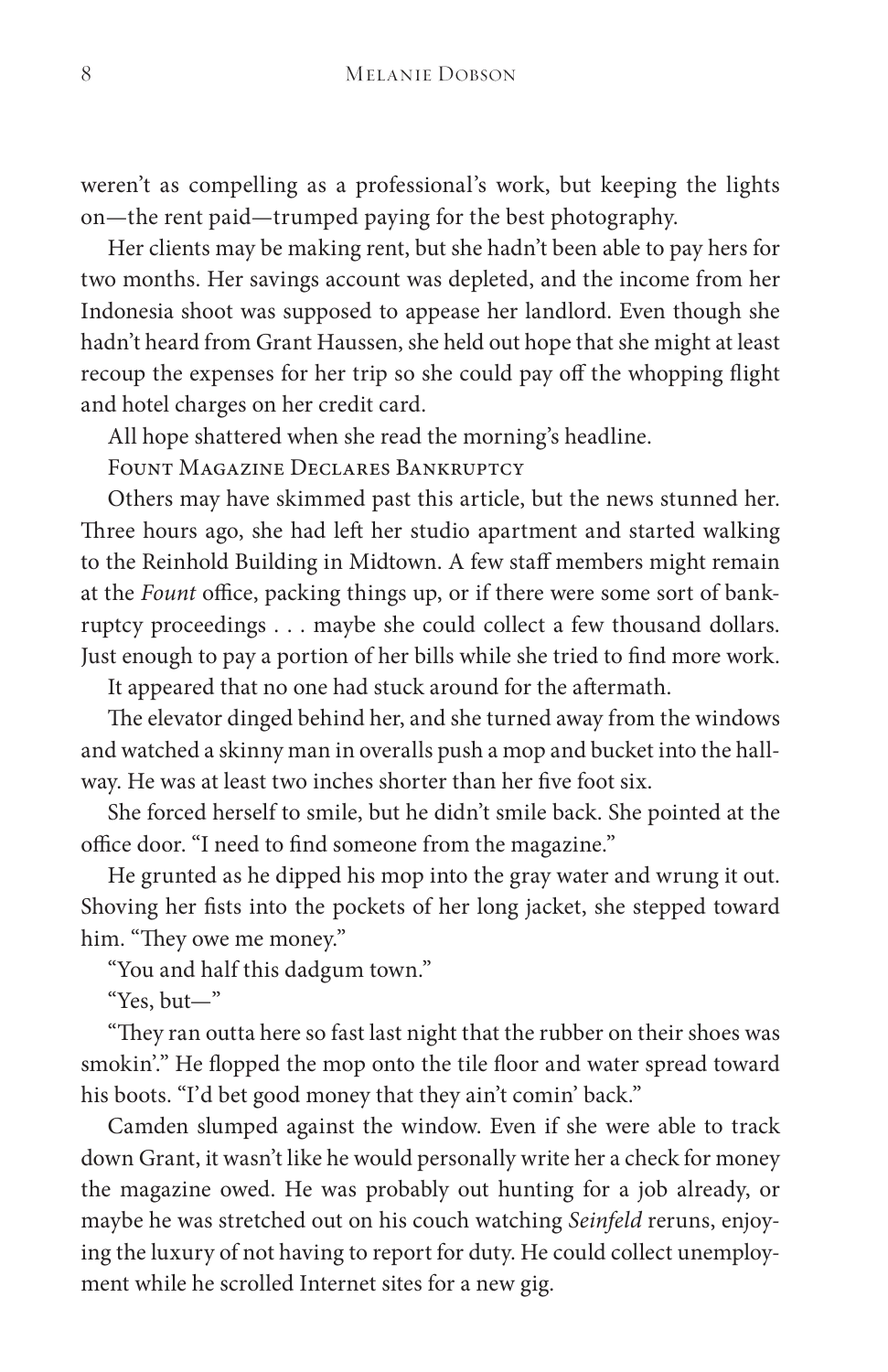Unfortunately, freelancers earned no unemployment.

The janitor pushed the mop across the tile in straight strokes like he was painting instead of cleaning it, taking pride in his work.

She understood. At one time she had been proud of her work too. There was nothing more exhilarating than flying off to a country rocked by tragedy and immersing herself into an event that most people only read about. She was on-site to see the trauma, feel the aftershocks, though she never allowed herself to get personally involved. It was her job to record the crisis so others could help with the recovery.

Because of her travels, she hadn't accumulated much stuff over the years. All she needed to do her job was her camera equipment and laptop. Her landlord furnished her flat before she moved in, and for the almost five years she'd lived there, the apartment and everything in it felt like hers. It was the longest she'd lived in one place her entire life.

But tonight, her landlord was changing the locks. Someone else had rented her home.

The man pushed his mop by her. She couldn't blame him for his indifference. This city was full of people who needed a job—he was probably doing everything he could to keep his.

She would mop floors if she had to. Or scrub toilets. It wouldn't pay enough for her to make rent, but maybe it would keep her from having to contact her mom and beg for cash.

She hopped over the wet trail left by the mop and stepped into the elevator.

Her landlord said she had until five o'clock to pack her stuff and vacate the building. The little credit she had left on her card wouldn't pay for a week in a Manhattan hotel. And the few friends she'd made when she wasn't traveling were struggling as much as she was. One of them might let her sleep on a couch, but she'd be expected to help with rent.

The elevator doors shut, and she punched the button for the lobby.

Where was she supposed to go from here?

∞

The town hall basement smelled like burned coffee and tobacco. The navy carpet had faded to a dull gray, and the dais at the front of the room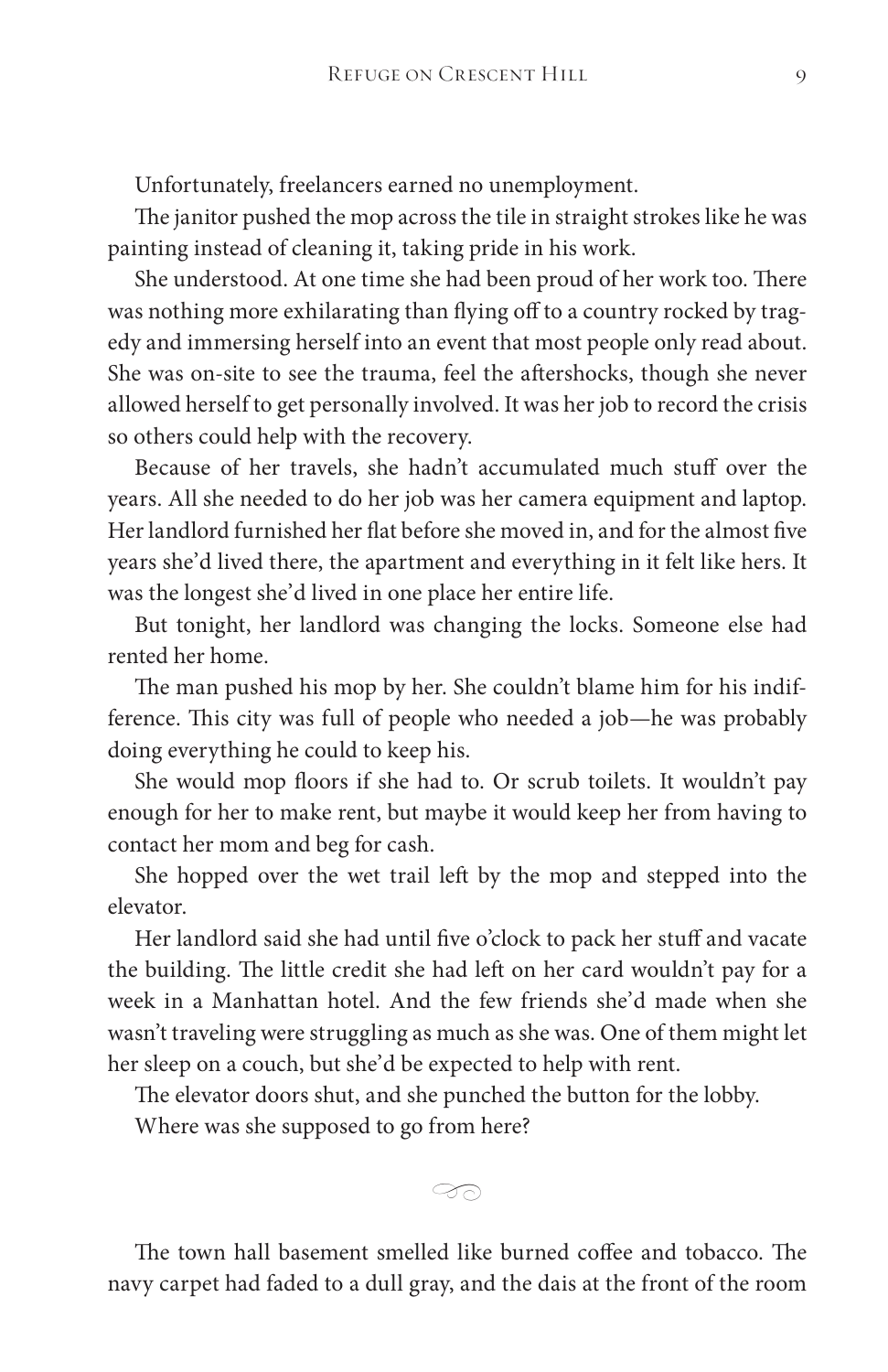was scuffed with shoe marks. Five men and two women sat behind a table on the platform—the bimonthly summit of Etherton's City Council.

As the town mayor, Louise Danner presided over the city council from the middle chair. Her hoop earrings jangled below the signature Bic pen she propped behind her left ear. Copper-colored bangs veiled her smudged, penciled eyebrows.

Three steps below Louise's chair, Alex Yates drummed his fingers on a stack of proposals and tried to listen as Evan Harper begged the councilors to let him tear down the barn on his property and replace it with a guesthouse.

In the eight months since he'd moved to Etherton, Alex learned that Louise Danner was almost as permanent a fixture in Etherton as the town hall. Within days of him taking this job, she told him exactly how she became mayor over the eleven thousand people in their town.

She had been born in a small house off Main Street and reigned as valedictorian over Etherton High's class of '67. Armed with a degree from Marietta, she returned home after graduation and worked in several businesses until she secured the job of hospital administrator. Louise served on almost every town committee for the next thirty years, from historical preservation to the garden club, but when she landed the mayorship almost eight years ago, she dropped anchor.

She'd spent a boatload of money to retain her position during the last election—some said she bought her seat. With the state of the town's economy, she would have to fight to keep her job when voters went to the polls in five months.

Alex rechecked the time on his phone. It was almost lunchtime, and Evan Harper was still pleading his case. Alex saw the dilapidated barn every morning on the short drive to his office. Guesthouse or no guesthouse, he agreed with Evan—someone needed to put the structure out of its misery. A hearty gust of wind would end its life if the council wouldn't approve demolition.

Alex stifled a yawn as Evan named all the people who could stay in the guesthouse including his wife's elderly parents and his daughter's college friends. Apparently, no one had told the man he couldn't get his way by filibustering city council. If the mayor didn't curtail Evan's speech, he'd probably pull out the local phone book and read until the councilors adjourned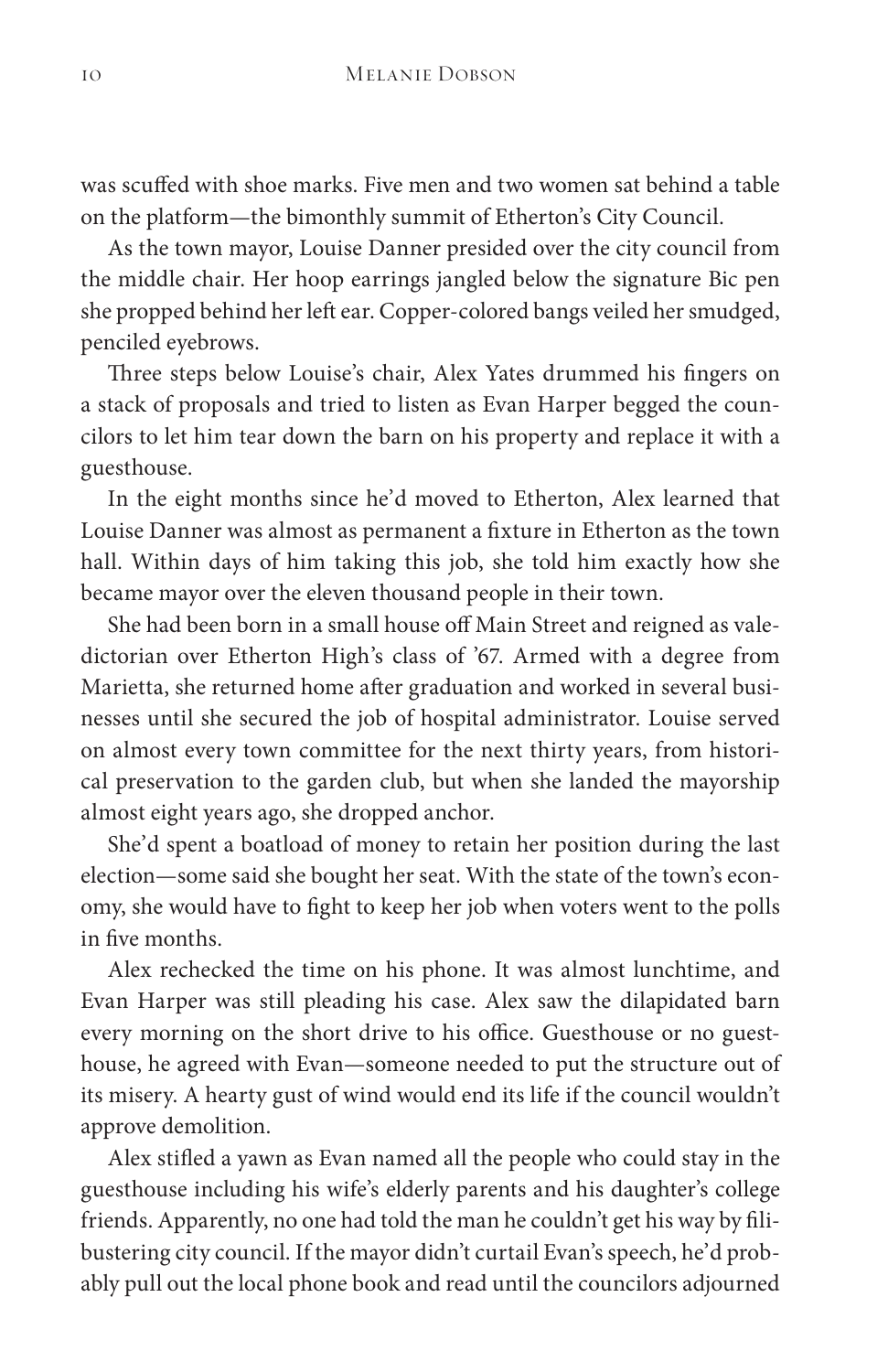for lunch. But once they walked out of the room, they wouldn't reconvene for two more weeks.

Alex couldn't wait that long for approval. He needed an answer today.

For the past month, he'd quietly courted the owner of the ten-acre property at the edge of town—part of the old Truman farm. If the council concurred, the owner was ready to sell the land and farmhouse for a pittance. The town could buy it and use the property to help with their plans to revitalize the local economy.

Alex caught the mayor's eye and tapped his wrist.

"Thank you." Louise interrupted Evan before he finished listing off every construction supply he'd purchased for the guesthouse. "I think that is all the information we need to make a decision."

Evan plucked another piece of paper from his stack. "But I haven't read the neighborhood petition."

"We appreciate all the time and thought you've put into this, Evan." Louise propped her chin up with her knuckles. "Have a seat and we'll let you know if we have any other questions."

Evan sat on the wooden folding chair at the end of the row, and Alex leaned back as the council began discussing the hot issue of preservation versus progress.

Most of the councilors were successful business leaders and attorneys, passionate in either their pro-growth or anti-development stance. Today Alex needed to convince them that voting yes on his proposal would commemorate the town's history and lay the foundation for their legacy while generating new revenue and development.

Alex glanced at his phone. If it took the councilors forty minutes to decide the fate of a rickety barn, how long would it take them to make a decision on his proposal?

When he parted ways with corporate mania last year, he thought he'd left behind the constricting strands of red tape that kept him from doing his job, but he'd learned that Etherton's residents, along with the city council, rode the high of debate until they were forced to vote. Sometimes the debate lasted weeks, or even months.

Edward Paxton led the charge against development. He didn't want *his* town to change—nor did he want Alex involved with any of the town's business. Rumor had it that he wanted his grandson, Jake, to take the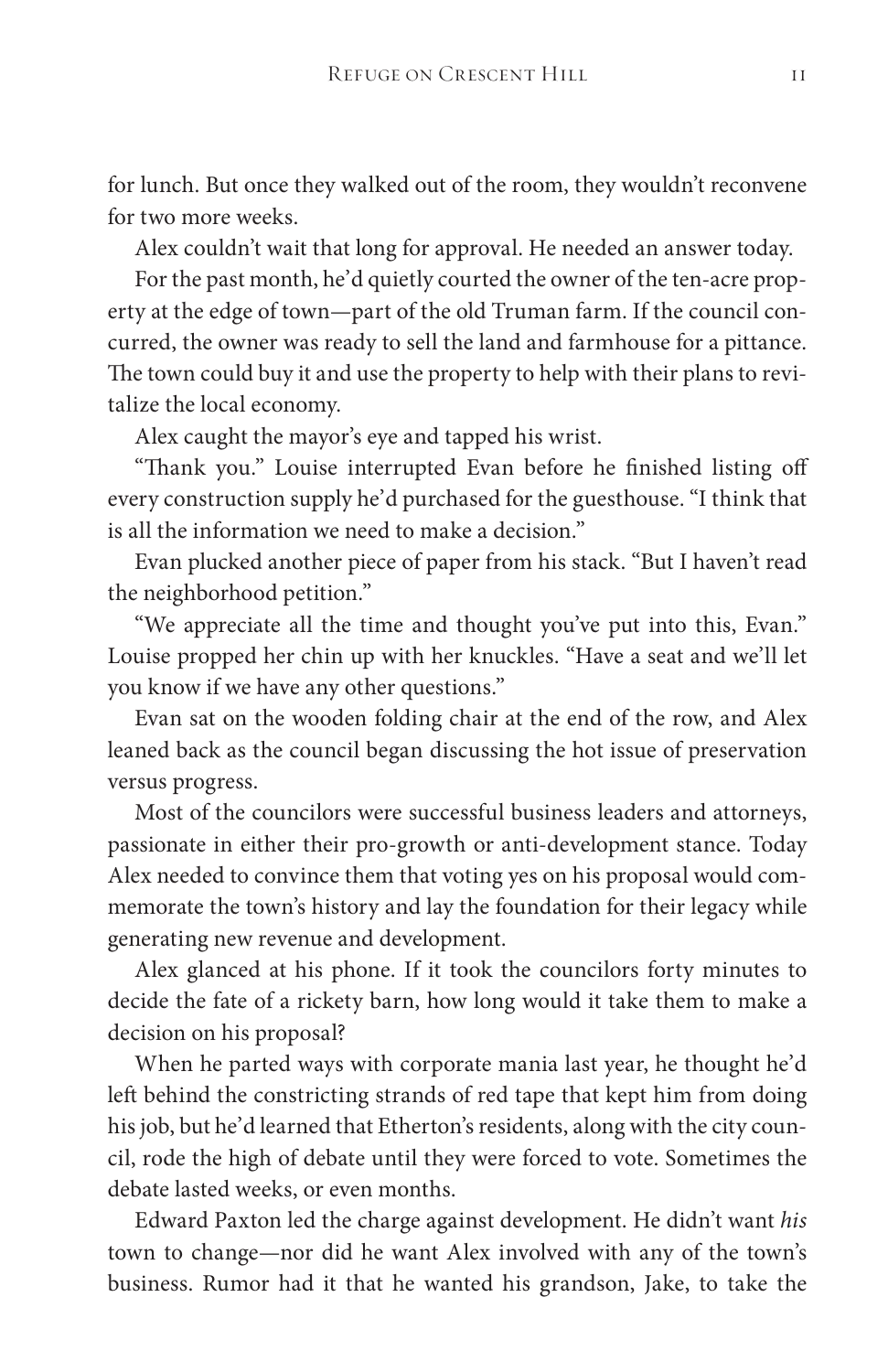economic development position that Louise had created last spring to solicit new business. The only problem was that no one else on the council wanted Jake Paxton to work for the town, and now Edward held a personal vendetta against him for stealing his grandson's job.

At least the mayor was on his team. She'd gambled when she hired him, but he assured her and the council that he'd deliver. On their terms.

After almost an hour of discussion, Louise called for a vote, and Evan smacked his knees when they approved his guesthouse with a 4–3 vote. He saluted the row of councilors as he rushed out, probably on his way to rent an excavator. Alex guessed the barn would be in a heap when he drove home tonight.

He sighed. *If only getting the council to approve a project was always this easy . . .*

Etherton needed the tax revenue from new businesses to fix its brick streets, increase the police force, and build a high school. The city's officials expected Alex to find a way to merge their small town charm with big city business.

Blending these two ideals was no small feat. Not long after he moved to Etherton, he worked a deal to build a WalMart Supercenter on a piece of farm property at the edge of town. Some towns didn't want a WalMart, but since Etherton's local economy had tanked, he thought most of the locals would welcome the store. After all, most of them drove forty-five minutes each week to visit the WalMart in Mansfield, and this would bring discount clothes, groceries, car care, and—most importantly—jobs to their back door.

He was wrong.

When the council voted last December, residents of Etherton packed town hall, a chorus of dissension over why their town couldn't bear the weight of a conglomerate. The icy room turned hot as tempers flared. Small business owners threatened to overthrow the seats of every council member who supported the proposal.

In the end, the council rejected his plan. The town desperately needed the revenue and the jobs, but apparently not enough to put out the welcome mat for a mega-store. A local farmer bought the field to plant corn, and Etherton missed out on the much-needed sales tax that would flood into Fredericktown when Wal-Mart opened its doors there this fall.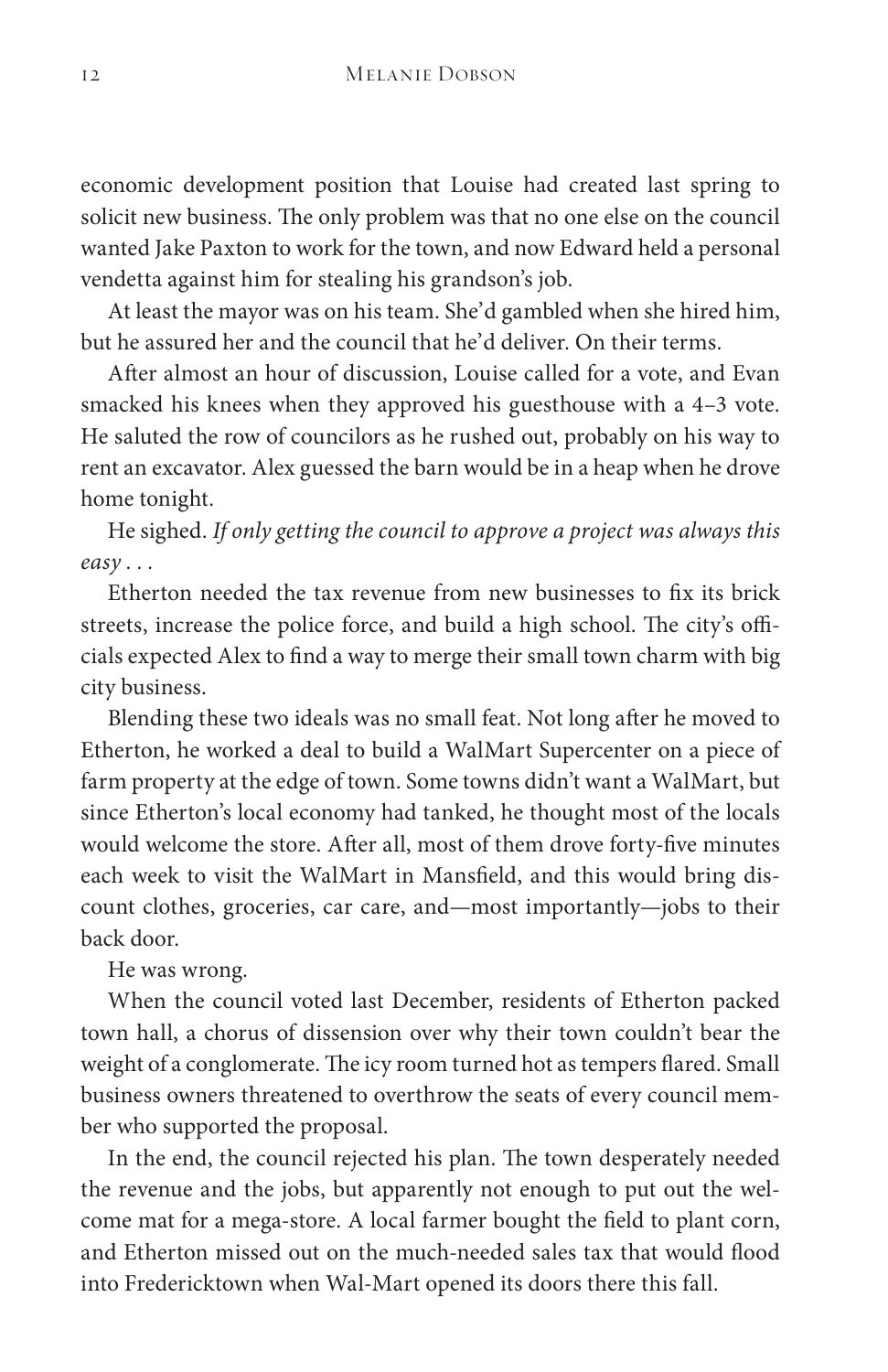The council told him they wanted new business, but they wanted something quaint that would fit the town's celebration of all things old. It was a hard task—but he'd found the perfect solution. If the residents were willing to risk a little, he was ready to deliver both quaint and classy . . . wrapped up in a pretty package and tied together with a sound financial bow.

Louise slid the pen out from behind her ear and tapped it on the table. She dismissed the few people in the audience, explaining that the rest of the meeting was a closed session, and then she pointed at him. "You're up, Alex."

He straightened his tie and stood to face the councilors. It was about to get hot again.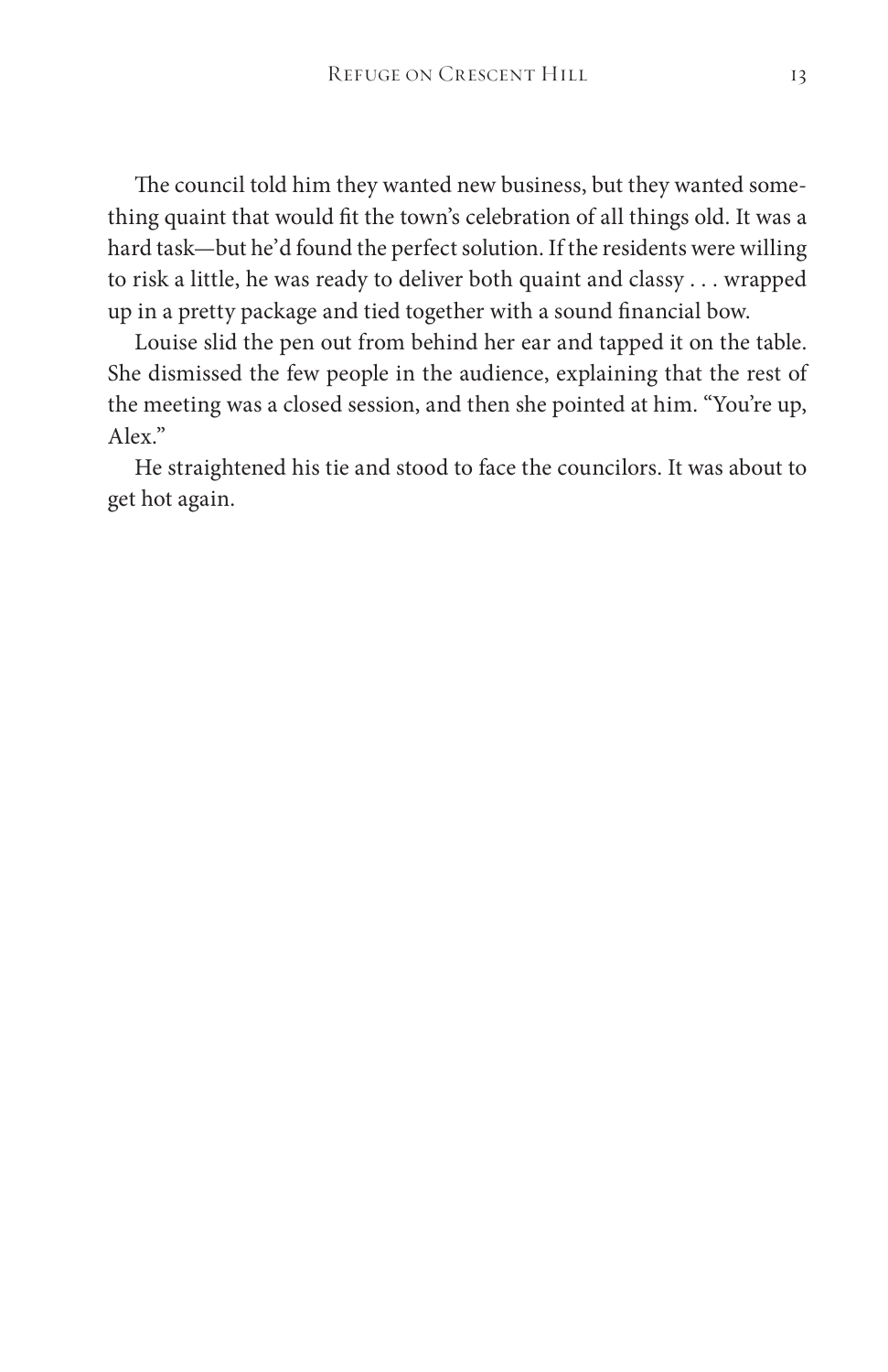## CH A P T ER T WO

Six o'clock was the wrong hour to cross the George Washington Bridge<br>into New Jersey. Horns honked on every side of Camden's car, as if the noise could prod the traffic forward, and she massaged her temples to rub away the stress that came whenever she drove her old Miata out of the parking garage and attempted to escape Manhattan. Usually she had an idea where she was heading—upstate New York or Long Island—but tonight she was driving until she found a cheap hotel. Very cheap.

Four hundred and fifty-six dollars would max her MasterCard, and when her credit ran out . . . she didn't want to think about what would happen then.

If her father were still alive, he'd reprimand her for flushing her finances down the toilet. Timothy Bristow had been a successful businessman in Columbus, Ohio, and as far as she knew, never had trouble with money. When he died, he'd left behind a couple million for his second wife. Camden was eleven when he passed away. She didn't know much about wills at the time. She just missed her dad.

Camden's mother never forgave her ex-husband for leaving both her and her daughter out of the will, but Camden understood. Her mother spent money faster than her father saved it. Any money left behind for Camden would be long gone by now.

When requests for work were pouring in, Camden tucked ten percent of every check she received into savings. Like her father would had done. And, after a few years, she'd built up a healthy rainy-day fund.

Problem was, she'd anticipated a rainy day . . . not a torrential storm. New York City was brutal on contingency funds.

Her savings account emptied in six months. She could still sell what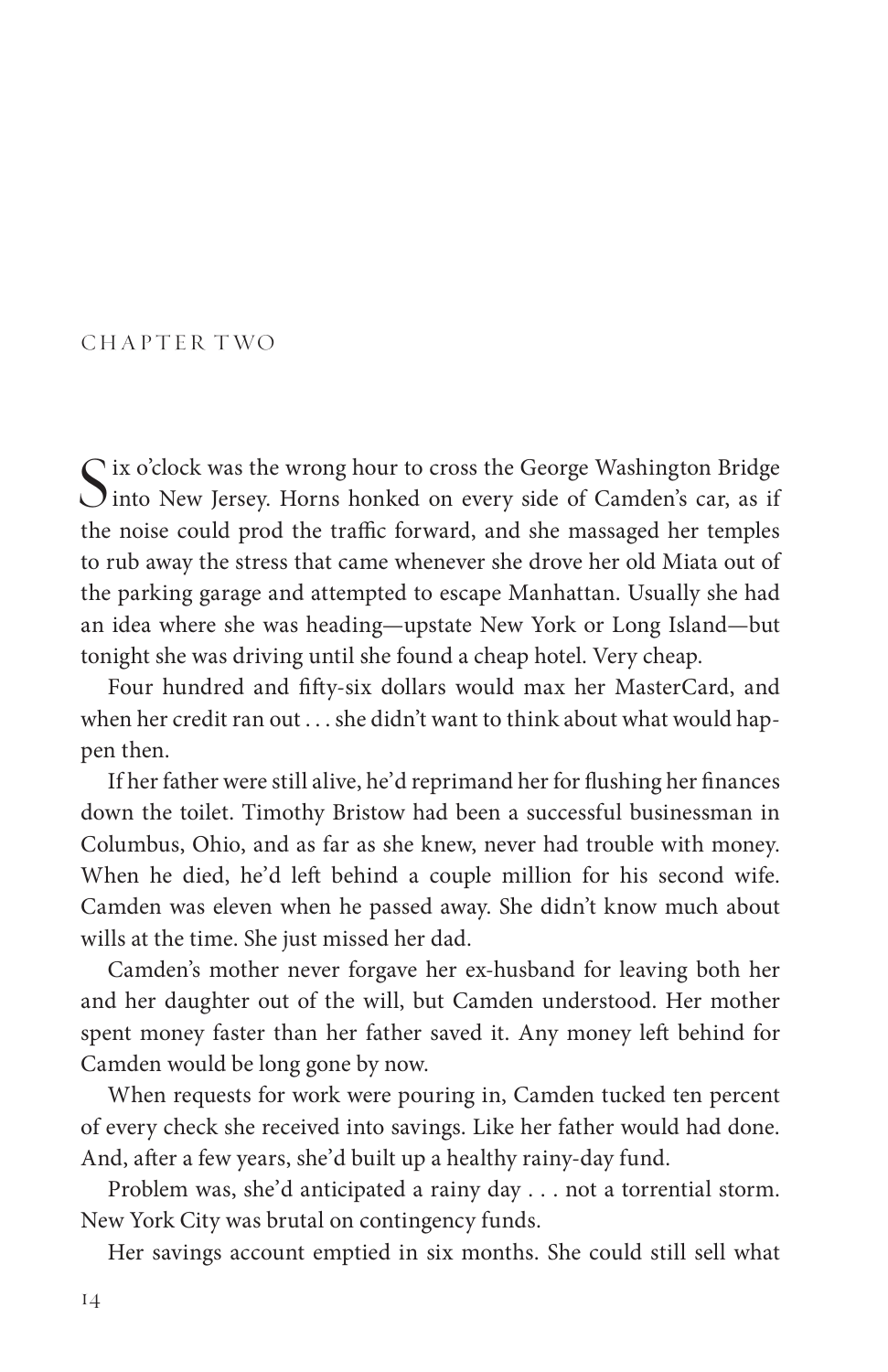was left of her camera equipment, but without it, she had no hope of getting back on her feet . . . and she wouldn't receive even close to what she paid for it. The Miata could sell for three or four thousand dollars—she probably should have sold it months ago—but it was her only ticket out of town. And when she reached the limit on her MasterCard, it might be her only place to sleep.

She could call her mother to ask for money, but if she called, her mother would pass the phone to her latest boyfriend—a retired egomaniac living outside Madrid. Camden would rather sleep in a shelter than grovel to him. The boyfriend might pay her way to Spain, but then what? She'd spent most of her life tagging along behind her mother from boyfriend to boyfriend, country to country.

If she followed her mother back to Europe, she had no doubt she would get trapped in the drama and instability again. Her mother loved her, but she'd never been able to take care of herself or her daughter without help. Even though they might throw some cash her way, Camden refused to ask her mother's boyfriends to help her as well.

Her car crept forward a few feet, and she glanced between the steel braces on the tower beside her. The sun glistened off the Hudson River, sparkling against the backdrop of industrial buildings and smokestacks.

No matter where she traveled, there always seemed to be a glimmer of beauty in even the most dire of situations. She'd spent her life searching for beauty and hope in other people's lives. Now she just needed to find it for herself.

She squeezed the steering wheel, staring at the taillights in front of her.

Desperation was a feeling she despised. From age eighteen, she had been independent. Self-sufficient. After high school, she said goodbye to her mother and her mother's latest boyfriend in London and flew to New York.

Photography had been her passion since her father had sent her a Kodak Fun Saver for her eighth birthday. In New York, she'd found work as a photographer's assistant, and she'd taken pictures of families—hundreds of them. Her boss preferred shooting the pictures inside the family's house instead of the studio, because the home reflected the character of the family. The colors. The art on the walls. The style of furniture. Camden could feel the warmth of a happy family or the stale coolness of a family who didn't get along. They didn't tell these families, of course, but they always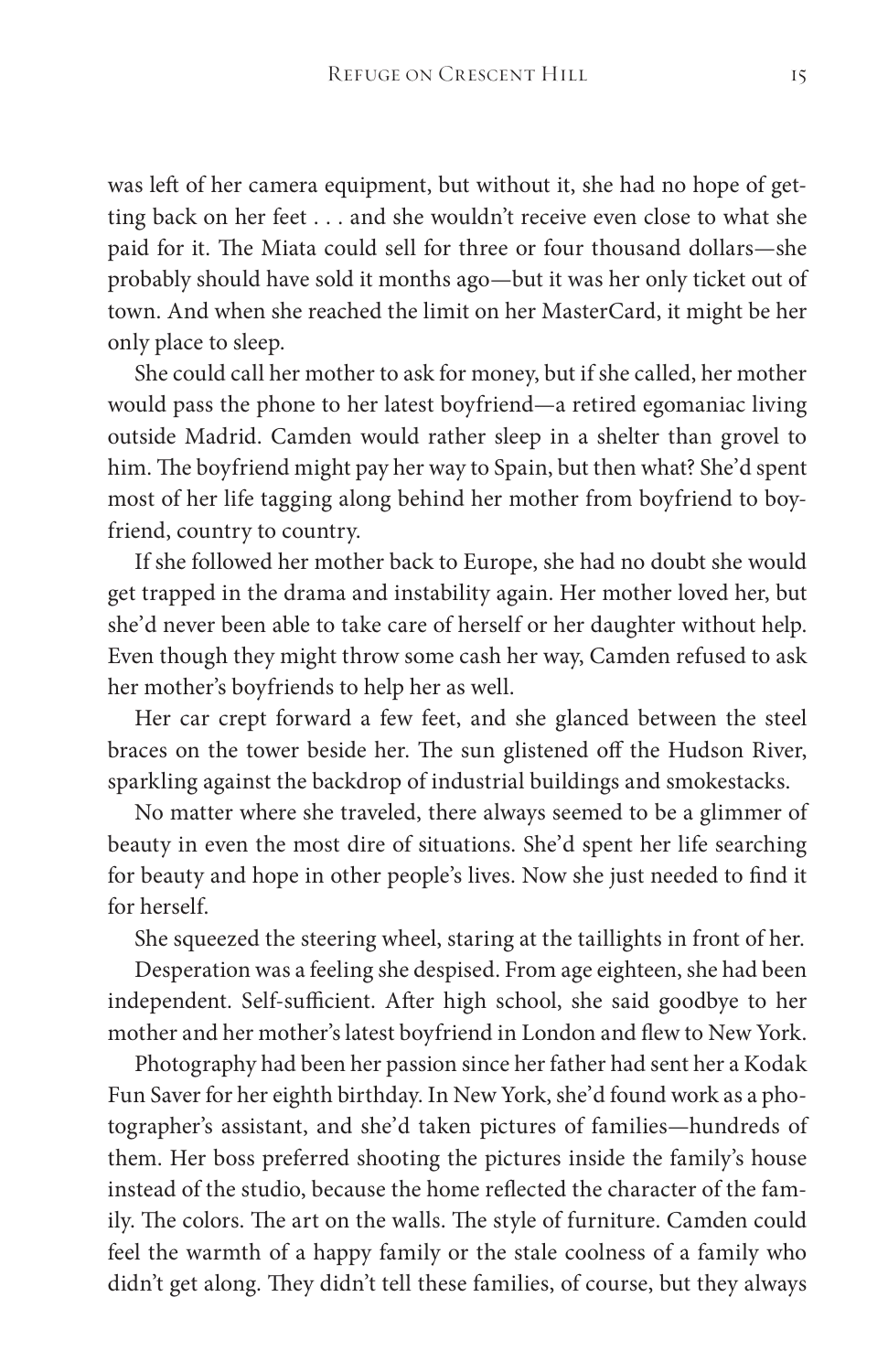recommended the unhappy ones have their pictures taken in the studio. Her family would have been among those whom her boss would have kindly suggested to appear at the studio.

After five years as an assistant, she began selling her own photos to a few magazines and agencies until she had enough of a client base to make it on her own. And for almost four years, her business thrived.

The freelance business was lucrative, but it was a death sentence on relationships. Most of her friendships lasted the duration of an assignment guides and translators and other photojournalists who joined her on her journey.

On that last fateful trip to Indonesia, though, the guide she trusted stole her duffel bag. Later she was told that the woman probably sold her clothes but tossed the pricey equipment that Camden wasn't carrying on her that day. The stuffed dog that Grandma Rosalie had given her was gone too; her faithful companion, Ash, had traveled the world with her.

There was no justice. Thousands of people were displaced and wounded; the few police working the scene would have laughed at her request to recover her bag. She never would have asked them to stop their work anyway. Stolen luggage was a very small problem compared to what the locals were facing.

It wasn't about the luggage anyway, not really. It was about being violated by a woman she'd trusted to escort and translate for her. A woman she'd befriended.

She cracked her window for some fresh air, but the surge of exhaust fumes changed her mind. Rolling the window back up, she turned on the AC. Even though she had left her apartment over an hour ago, she was still hovering on the line between New York and New Jersey.

As she edged toward the other side of the bridge, she saw a billboard for *Les Miserables*, and she began humming the lyrics to "In My Life."

*You will learn truth is given by God*

*to us all in our time, in our turn.*

Her grandmother used to sing that part of the song from the Broadway musical over and over when they worked together in the garden or took a walk in the trees below the hill, by the river and the cemetery. A very long time ago.

Camden blinked.

The summer of 1992, she was supposed to spend with her father but,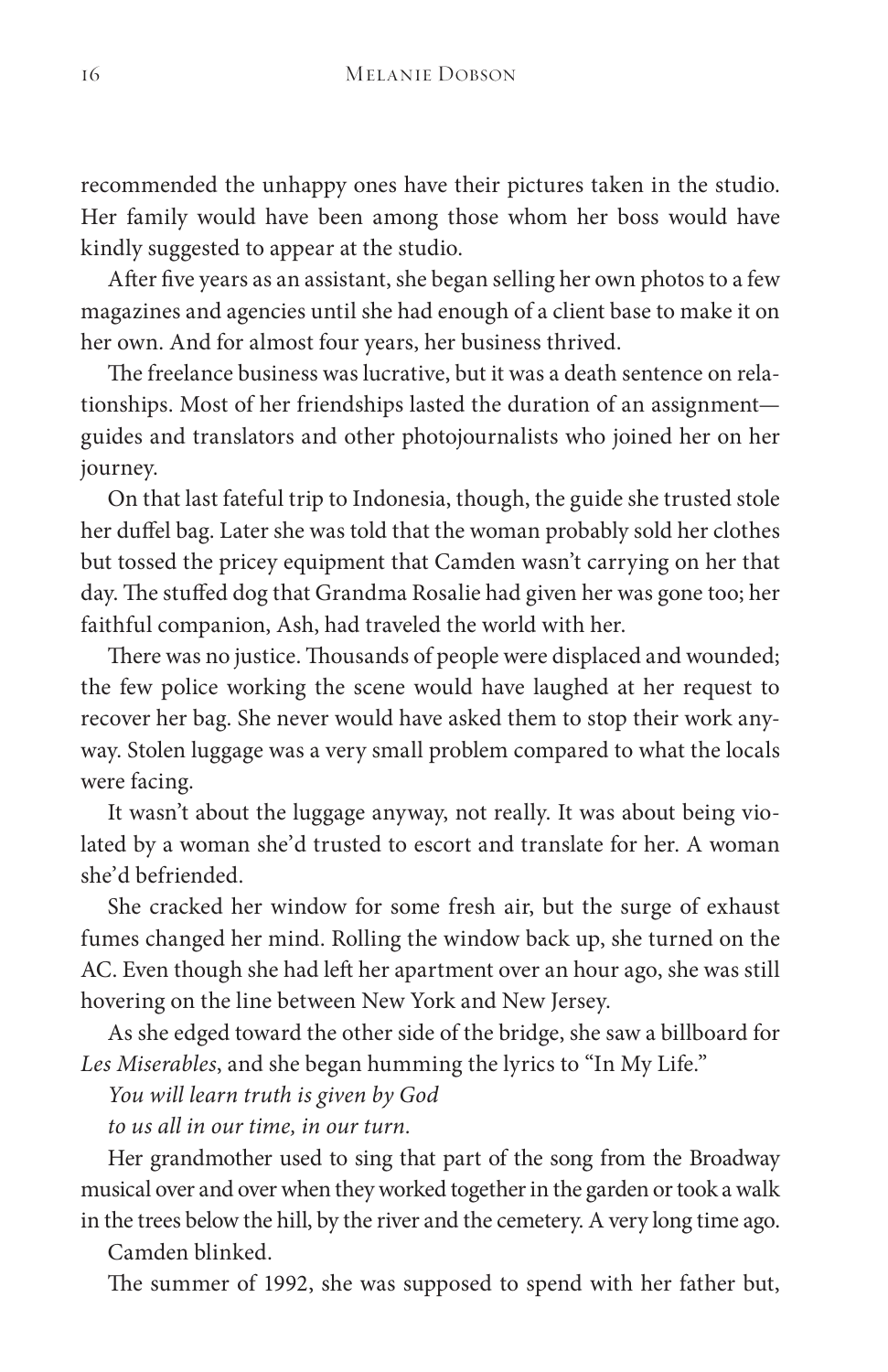once again, he'd been too busy working and traveling to care for her. Eloise, her stepmother, was too occupied shuttling her nine-year-old—Camden's half-sister, Liza—to ballet, French, and piano lessons. She didn't have time to babysit Camden as well. So instead of keeping her in Columbus, her father took her to the same place he did every summer since she was five years old—to his mother and the home where he'd spent his childhood. A place called Crescent Hill.

Crescent Hill had been the one constant in her young life.

During those summers with Grandma Rosalie, she'd felt like she had a home. For two months of the year, she didn't worry about her mother breaking up with her current boyfriend one night and yanking her out of school the next morning to move someplace new. Instead she roamed the hill behind the enormous old house and spent hours watching her grandma paint and blow glass in her studio. Together they planted flowers and picked flowers and then arranged them until the house filled with the scents of rose, hibiscus, and scarlet carnations.

That was the same summer her grandma gave her the stuffed dog, and she named him Ashter after the river she'd grown to love. Grandma Rosalie called him "Ash" for short, after the Bible verse in Isaiah that talked about trading beauty for ashes.

The name Ash stuck, and she treasured that puppy for eighteen years.

Camden checked the dashboard clock. Ohio wasn't that far from New York. A day's drive at the most . . . or an overnight trip.

She hadn't seen her grandma since that summer when she was ten. Her father died in a motorcycle accident the next year, and even though she'd begged to go back to Etherton, her mother thought it frivolous to pay for plane tickets to send her to the States. After all, Rosalie Bristow was her exhusband's mother, and she had no affinity for anyone related to him.

At first, Rosalie mailed Camden wonderful notes, written on handpainted cards, but over the next few years, she and her mother moved again and again. Camden sent letters and postcards to her grandmother, with their latest address, and her grandmother mailed her back—until Camden and her mother moved again, usually without leaving a forwarding address. Gradually, the cards stopped arriving in their mailbox.

With every move, her mother had wanted to forget the past. It was Camden who wanted to remember.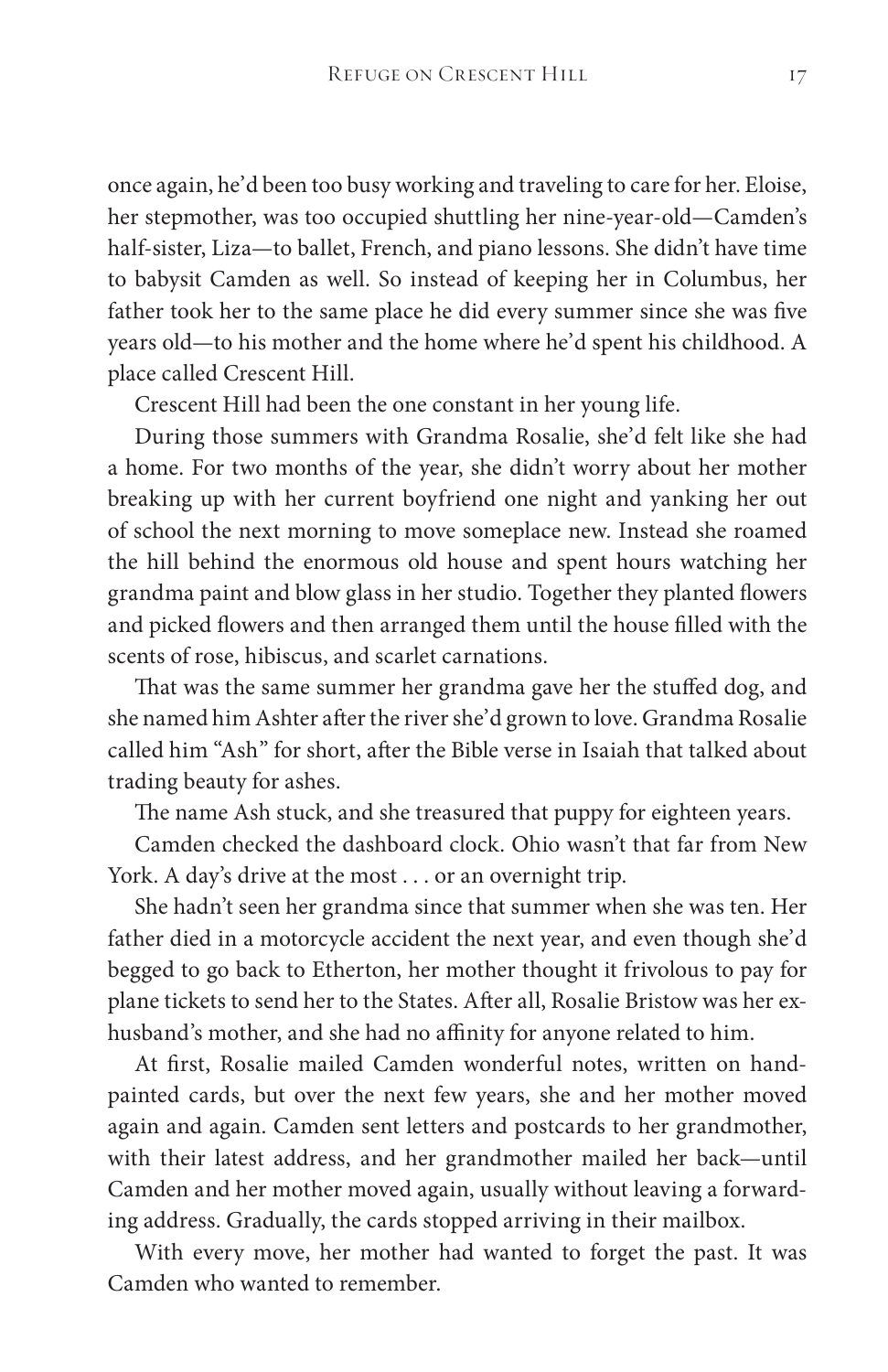As she got older, she immersed herself in photography instead of relationships. Pictures, at least, were permanent.

Her car inched off the George Washington Bridge and crept into the Garden State.

Her grandmother had cared for her, and in every letter she had written, she invited Camden back to Crescent Hill.

Maybe she would let her stay again for a few weeks, until she got back on her feet and found work. Surely, her grandmother wouldn't turn her away. Not like her father.

The clock on her dash clicked past six, and she hit the accelerator as traffic picked up speed.

She didn't need to spend money on a hotel. If she drove all night, she could be in Ohio by morning.

∞

The Bristow family mansion watched over Crescent Hill like a battered Union soldier. Rain had pounded the brick walls for almost two hundred years, and a hailstorm had crumbled one of the four chimneys a decade ago. In spite of the weather that threatened to topple her, the house held strong, braving Ohio's volatile weather like she'd braved the War. And like a good Yank, she harbored secrets deep inside her walls.

Jake Paxton wasn't interested in the architecture or the history of the old house, but he was very interested in its secrets . . . or at least Edward was.

Now that Rosalie had kicked the bucket—and the crowds of visitors were gone—he promised his grandfather that he would search the mansion, top to bottom, in a day or two. He needed to be sure none of the visitors were still hanging around town.

Edward made him swear he wouldn't get caught this time, like it was his fault that the detective caught him selling Mrs. Rolling's silver on Craig's List. How was he supposed to know her ugly platter was worth ten thousand bucks? Or that it was stolen? Or that Mrs. Rolling would try to buy another platter, only to discover that the replacement platter she purchased was in fact her family's heirloom?

Buck Houston had given him the stupid platter to pay off a gambling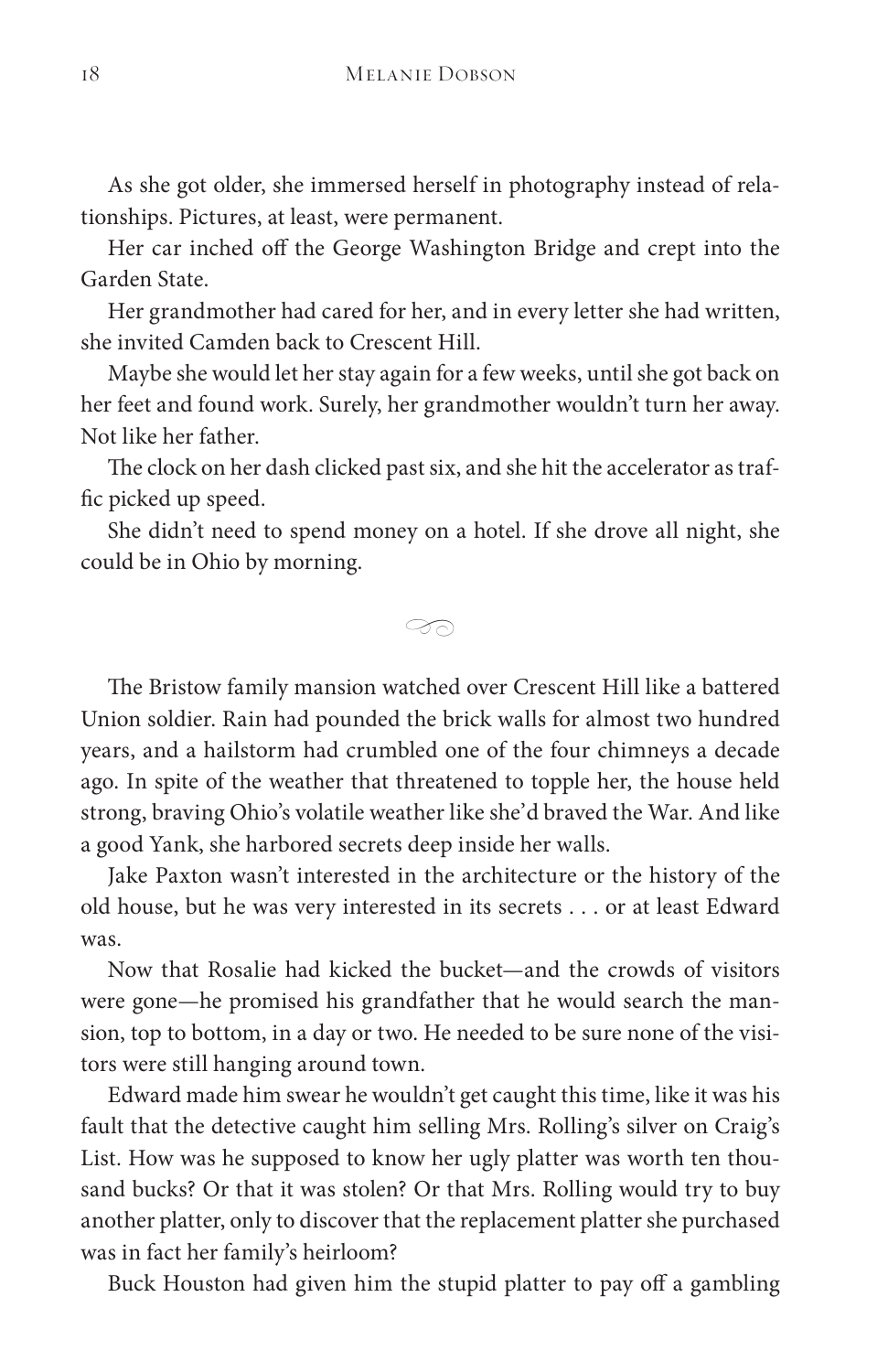debt, and Jake had done what anyone else would do—sold it. If he'd known it was worth something, he would've asked a whole lot more than two hundred dollars. Mrs. Rolling never would have dumped ten thousand to buy the platter off Craig's List. A collector would've bought it instead, and he'd be scot-free.

Instead Edward bought his freedom. Jake still didn't know how he did it, but his grandfather paid the right people a truckload of cash—or at least, that's how much Edward said he paid—to get him out of the county jail. Edward considered it an investment, and he refused to let Jake forget that at any moment, he could put Jake in the slammer.

Edward would make Jake pay for the rest of his life. His only hope was that Edward's lifetime might not last too many more years.

Jake tromped through rusty iron gates that once guarded the gravel driveway. The expansive yard leading up to the mansion was mostly dead grass and weeds. The meadow on the east side of the hill sloped down to a forest that wrapped around the property and hid the Ashter River below. A pond lay beyond the trees along with acres and acres of fields, newly planted with corn.

 On the west side of the house, across the street, was another slope. This one dotted with homes that weren't as lofty as the Bristow mansion, or as run-down.

When a tornado ripped across a field outside town a few years ago, its winds tore scads of shingles off the old mansion and delivered a branch through one of the cupola's windows. The tornado damaged many homes in town—ripping apart clapboard siding, shutters, and shingles—but unlike the Bristow mansion, their owners repaired the homes to their former Victorian glory.

There was no one left to repair this house—or at least no one who wanted the hassle of trying to patch it back together.

Maybe if they knew what was inside its walls, someone would try to keep it standing a little longer. But according to Edward, no one knew the most valuable secret of this old place except him . . . and now Jake.

He would search every inch of the house and prove he wasn't the idiot his grandfather thought he was. It didn't matter if the legend was a hoax. Edward was convinced the treasure was still there, and until someone proved him wrong, Jake would try to find it.